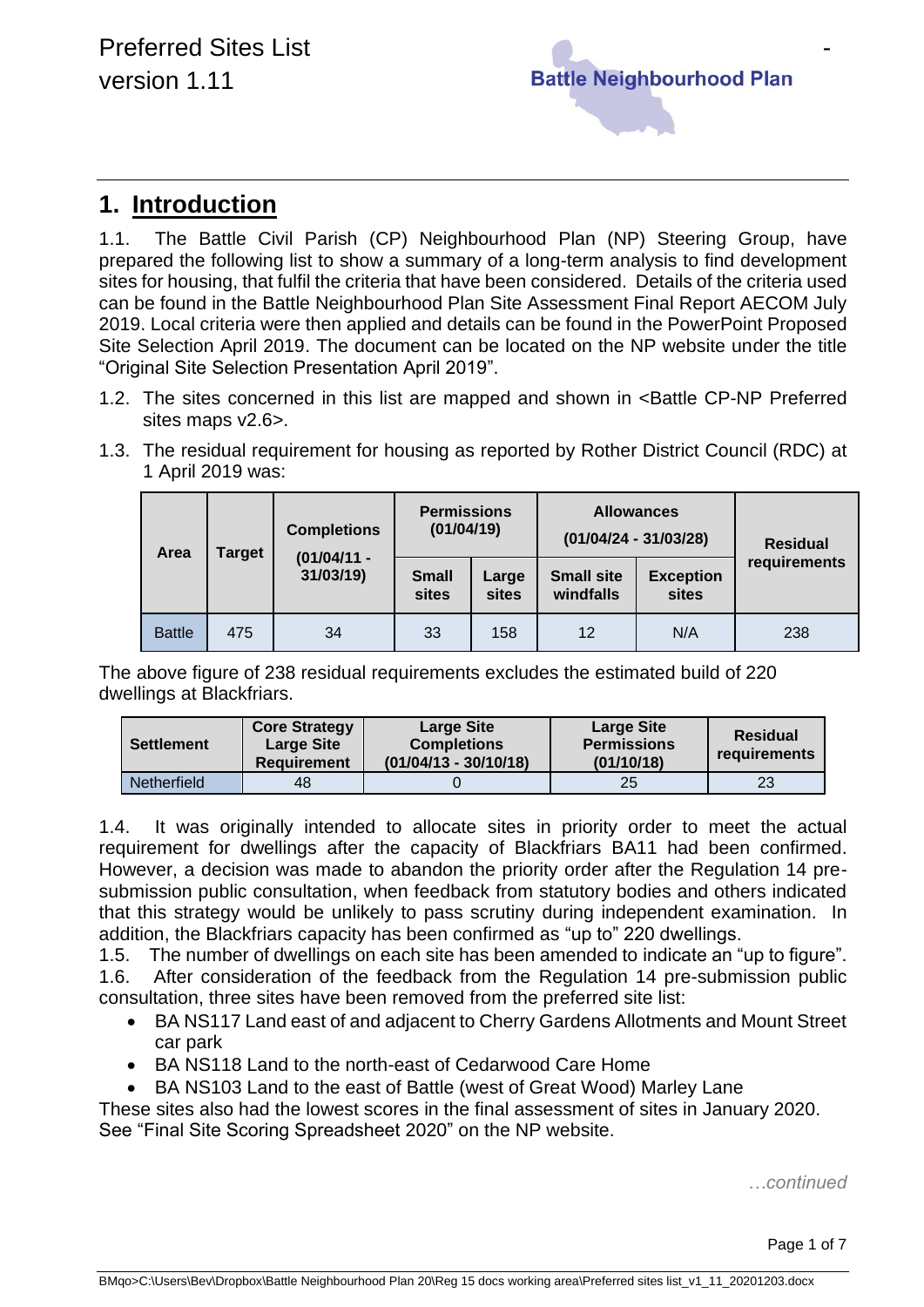

## **2. Netherfield sites**

| <b>Site Ref</b>               | <b>Name</b>                                                                            | Number of<br><b>Properties</b> | Note on capacity                                                                                                                                                                                                                                                                                                                                                                                                                                                                                                                  | Required improvements in infrastructure and other<br>needs. Funding may be possible through RDC s106<br>and CIL. RDC to action                                                                                                                                                                                                                                                                                                                                                                                                                                                                                                                                                      |
|-------------------------------|----------------------------------------------------------------------------------------|--------------------------------|-----------------------------------------------------------------------------------------------------------------------------------------------------------------------------------------------------------------------------------------------------------------------------------------------------------------------------------------------------------------------------------------------------------------------------------------------------------------------------------------------------------------------------------|-------------------------------------------------------------------------------------------------------------------------------------------------------------------------------------------------------------------------------------------------------------------------------------------------------------------------------------------------------------------------------------------------------------------------------------------------------------------------------------------------------------------------------------------------------------------------------------------------------------------------------------------------------------------------------------|
| <b>NE06</b><br><b>NENS102</b> | <b>White House</b><br>Poultry Farm,<br>Netherfield (part<br>of NE06<br><b>NENS102)</b> | Up to $23$                     | Even though the SHLAA concluded that this<br>site is not suitable for development, AECOM<br>consider "that the northern part of the site is<br>potentially suitable. However, it should only<br>be considered as an allocation for a 'reserve'<br>or contingency site to be released if the other<br>Netherfield sites do not come forward. If the<br>site is allocated, the impact on the AONB<br>would need to be carefully considered and<br>discussed with RDC* before considering it<br>as a 'reserve' site for allocation." | Sensitive design would be required to minimise impact on<br>the setting of the adjacent Listed Building. In addition,<br>suitable access to the northern part of the site would need<br>to be confirmed, so it does not affect the existing business<br>use on site.<br>Impact on AONB to be reduced by lower housing density<br>(23 instead of 36 dwellings as calculated by AECOM),<br>placement and screening of the site. Need for conformity<br>with Battle CP Design Guidelines and High Weald Design<br>Guide. Separate new access from RHS of site looking at<br>existing dwellings will give unimpeded entry and exit and<br>will not compromise industrial units' access. |
|                               |                                                                                        |                                | However, no other Netherfield viable sites<br>have come forward so this site is now<br>considered as contributing to the Netherfield<br>total.<br>*RDC have supported this site allocation<br>during the pre-submission Regulation 14<br>public consultation.                                                                                                                                                                                                                                                                     | Possibility of pedestrian access with adjacent development<br>on NE01 that has planning permission for 25 dwellings.<br>(RR/2019/921/P & RR/2017/2308/P)                                                                                                                                                                                                                                                                                                                                                                                                                                                                                                                            |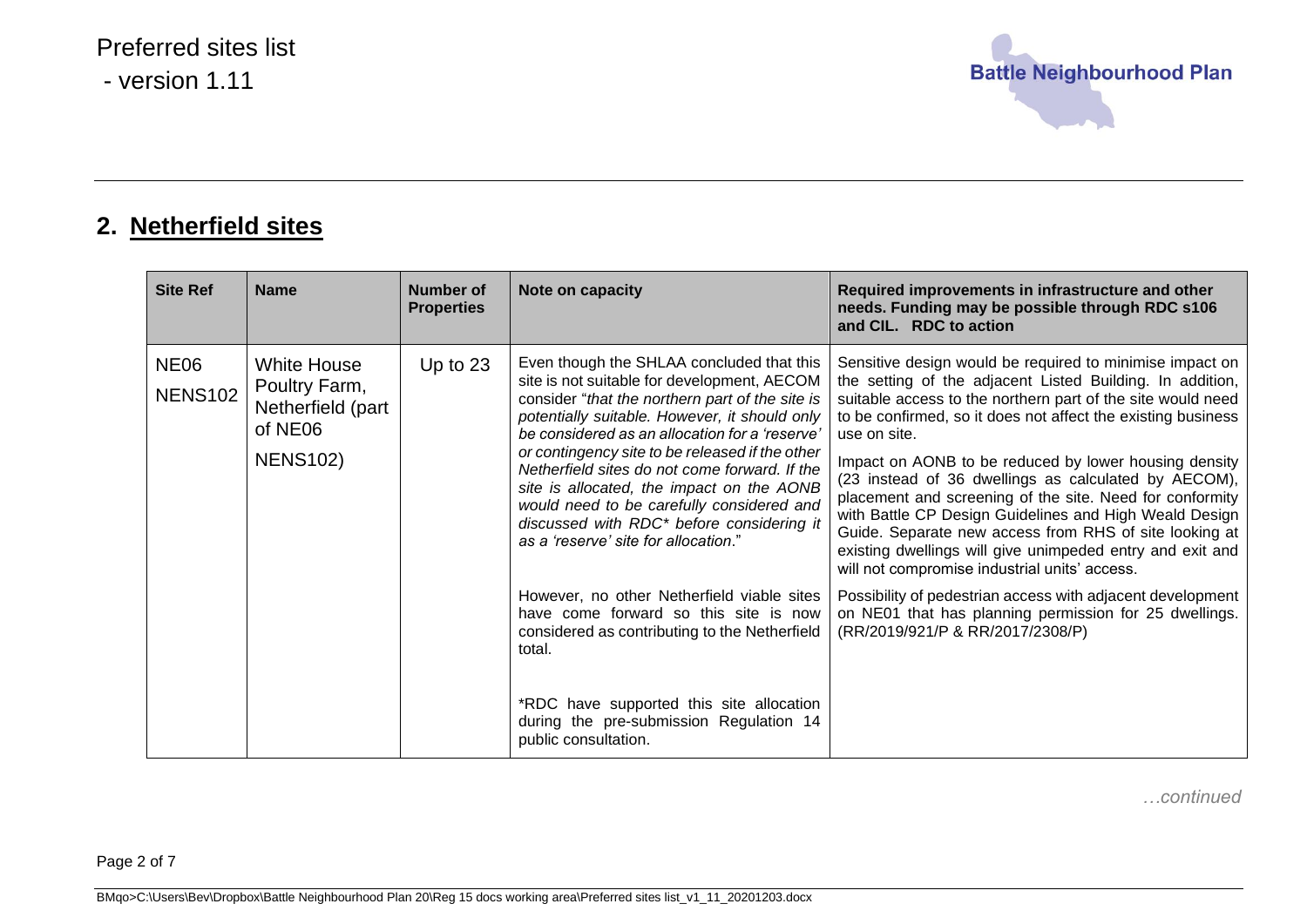

| <b>Site Ref</b>                       | <b>Name</b>                                | <b>Number of</b><br><b>Properties</b> | Note on capacity                                                                                                                                                                                                                                                                                                                                                                                                                                                                                                                                                                                                                                                                                                                                                                                                                                                                                        | Required improvements in infrastructure and other<br>needs. Funding may be possible through RDC s106<br>and CIL. RDC to action                                                                                                                                                                                                                                                                                                                                                                                                                                                                                                                                                                                                                                                                                                                                                                                                                                                                                                                                                                                                                                           |
|---------------------------------------|--------------------------------------------|---------------------------------------|---------------------------------------------------------------------------------------------------------------------------------------------------------------------------------------------------------------------------------------------------------------------------------------------------------------------------------------------------------------------------------------------------------------------------------------------------------------------------------------------------------------------------------------------------------------------------------------------------------------------------------------------------------------------------------------------------------------------------------------------------------------------------------------------------------------------------------------------------------------------------------------------------------|--------------------------------------------------------------------------------------------------------------------------------------------------------------------------------------------------------------------------------------------------------------------------------------------------------------------------------------------------------------------------------------------------------------------------------------------------------------------------------------------------------------------------------------------------------------------------------------------------------------------------------------------------------------------------------------------------------------------------------------------------------------------------------------------------------------------------------------------------------------------------------------------------------------------------------------------------------------------------------------------------------------------------------------------------------------------------------------------------------------------------------------------------------------------------|
| NE05a<br>& NE05r                      | Swallow Barn,<br>Netherfield, off<br>B2096 | Up to $10$                            | AECOM jointly assessed<br>NE01/NE05a/NE11.<br>BCPNP originally approximated the capacity<br>of NE05a Swallow Barn as 17 dwellings<br>based on a visual comparison of sites on<br>google maps. However, using the precise<br>site areas calculated by AECOM on page 45<br>of their report we have calculated that 25<br>dwellings on NE01 which has planning<br>permission for this number is equivalent to<br>up to 10 dwellings on NE05a/5r. This still<br>leaves a surplus capacity in Netherfield. *<br>NE05r is now included in the site for<br>development. Clarification has now been<br>obtained from RDC and the landowner about<br>the extent of TPOs and it is no longer seen<br>as a bar to development in this additional<br>small area as long as development is<br>restricted near the TPOs on the northern<br>boundary. AECOM assessment based on<br>incorrect information in the SHLAA. | AECOM report (p45) states: "The Highways Authority will<br>only accept vehicle access from north onto Darvel Down,<br>and not southwards onto B2096 for safety reasons. Public<br>transport provision is poor, and reaching the bus stop<br>currently involves lengthy detour for pedestrians."<br>This issue may be addressed by new more direct<br>pedestrian/cycle access via NE07 (LGS Children's play<br>area open green space located on the corner of B2096 and<br>Darvel Down.). Permeability for pedestrians/cycles is key.<br>Layout needs to allow access to east (school, shop, open<br>space), north (footpaths and wider residential area) and<br>south (bus routes, pub).<br>Safe vehicular access with good visibility splays needed to<br>overcome Highway authority concerns. A link with NE01,<br>land at Darvel Down which already has planning<br>permission RR/2019/921/P & RR/2017/2308/P is possible.<br>Conformity with Battle CP Design Guidelines and High<br>Weald Design Guide is required.<br>Possibility of pedestrian, cycle and vehicular access with<br>adjacent development on NE01 that has planning<br>permission for 25 dwellings. |
| 33<br><b>Total Netherfield</b>        |                                            |                                       |                                                                                                                                                                                                                                                                                                                                                                                                                                                                                                                                                                                                                                                                                                                                                                                                                                                                                                         |                                                                                                                                                                                                                                                                                                                                                                                                                                                                                                                                                                                                                                                                                                                                                                                                                                                                                                                                                                                                                                                                                                                                                                          |
| $23 *$<br><b>Residual Requirement</b> |                                            |                                       | *Extra capacity has been included because of the possible reduction of the number of dwellings on the<br>NE06 NENS102 White House Poultry Farm, Netherfield (part of NE06NENS102) due to mining by<br>British Gypsum under this site.                                                                                                                                                                                                                                                                                                                                                                                                                                                                                                                                                                                                                                                                   |                                                                                                                                                                                                                                                                                                                                                                                                                                                                                                                                                                                                                                                                                                                                                                                                                                                                                                                                                                                                                                                                                                                                                                          |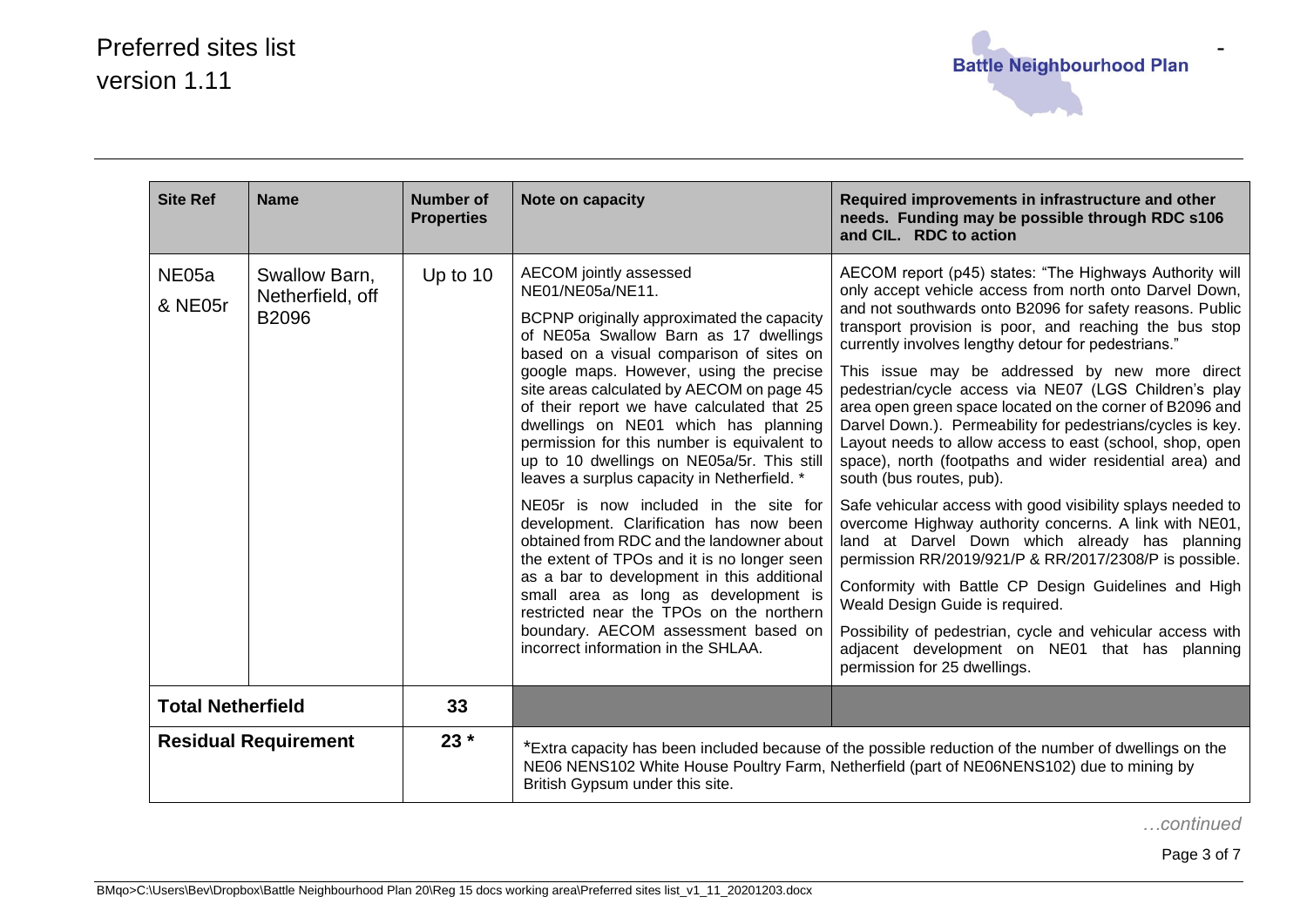

## **3. Battle and Telham sites**

| <b>Site Ref</b> | <b>Name</b>                                               | Number of<br><b>Properties</b> | Note on capacity                                                                                                                                                                                                                                                                                                                                                                                                                                                                                                                                                                                                                                                                                                                                                                                                                                                                | Required improvements in infrastructure and other<br>needs. Funding may be possible through RDC s106<br>and CIL. RDC to action.                                    |
|-----------------|-----------------------------------------------------------|--------------------------------|---------------------------------------------------------------------------------------------------------------------------------------------------------------------------------------------------------------------------------------------------------------------------------------------------------------------------------------------------------------------------------------------------------------------------------------------------------------------------------------------------------------------------------------------------------------------------------------------------------------------------------------------------------------------------------------------------------------------------------------------------------------------------------------------------------------------------------------------------------------------------------|--------------------------------------------------------------------------------------------------------------------------------------------------------------------|
| BA31a           | Land to east of<br>Glengorse<br>(part of<br><b>BA31a)</b> | Up to $20$                     | AECOM reported that the site is potentially<br>suitable<br>allocation<br>for<br>within<br>the<br>Neighbourhood Plan, combined with BA23.<br>Access would require a more detailed<br>investigation. However, the site would<br>represent a large incursion into AONB. A<br>smaller portion of the site, adjacent to the<br>existing settlement, may be more suitable as<br>it would minimise the impact on these<br>constraints. Therefore, we recommend that<br>the capacity should be lower than the SHLAA<br>figure of 70 dwellings (combined with BA23).<br>NB.<br>After<br>consultation<br>with<br>landowner/developer BA23 is not available for<br>development. A lower figure of 20 dwellings<br>is recommended given the above.<br>The rest of the site is included in nominations<br>for local heritage listing which has been sent<br>by BTC to RDC for consideration. | Footway access from all dwellings on to existing<br>Glengorse development.<br>Need for conformity with Battle CP Design Guidelines and<br>High Weald Design Guide. |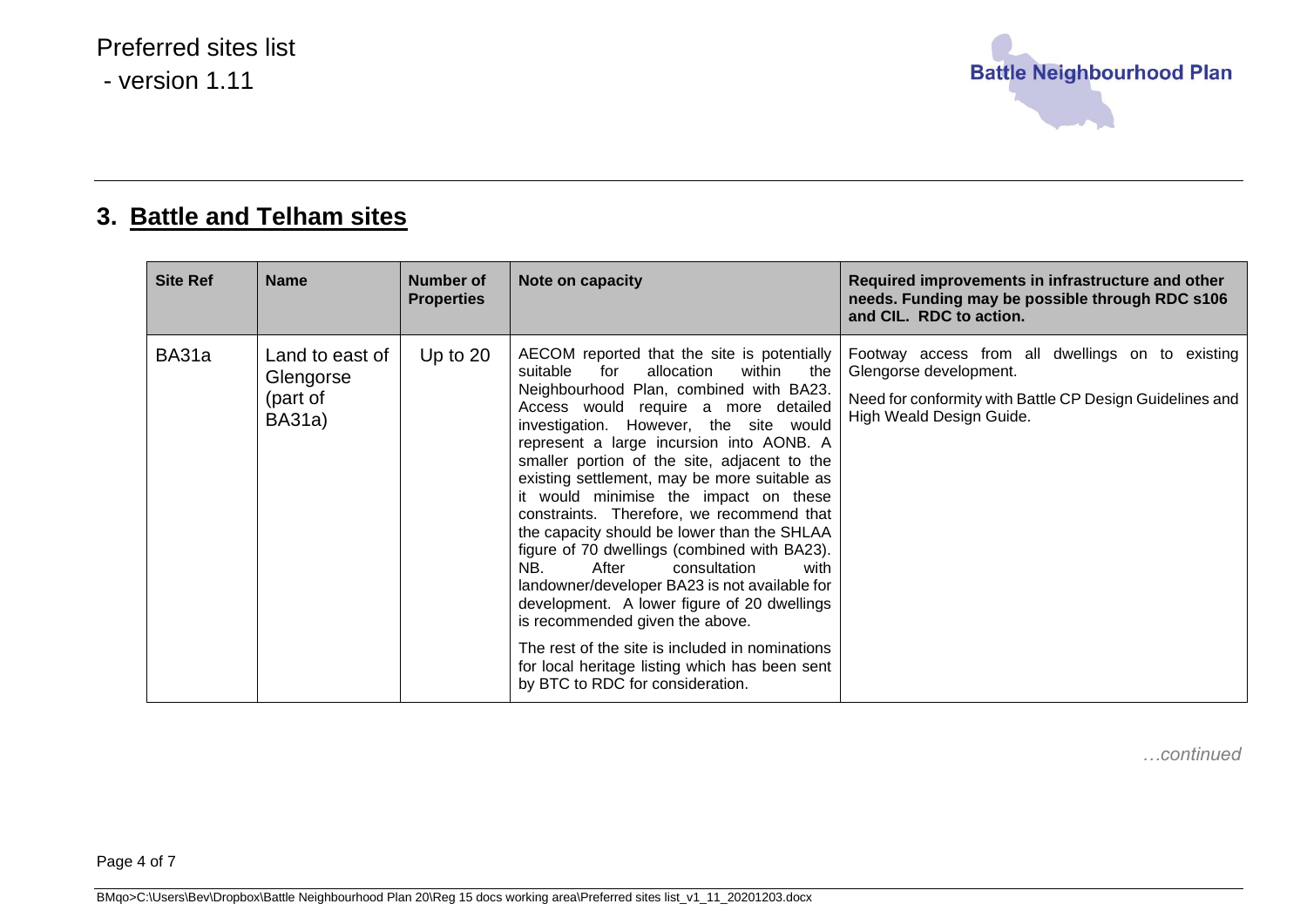

| <b>Site Ref</b>                       | <b>Name</b>                                                           | <b>Number of</b><br><b>Properties</b> | Note on capacity                                                                                                                                                                                                                                                                                                                                                                                                                                                                                   | Required improvements in infrastructure and other needs.<br>Funding may be possible through RDC s106 and CIL. RDC<br>to action.                                                                                                                                                                                                                                                                                                                                                                                                                                                                                                                 |
|---------------------------------------|-----------------------------------------------------------------------|---------------------------------------|----------------------------------------------------------------------------------------------------------------------------------------------------------------------------------------------------------------------------------------------------------------------------------------------------------------------------------------------------------------------------------------------------------------------------------------------------------------------------------------------------|-------------------------------------------------------------------------------------------------------------------------------------------------------------------------------------------------------------------------------------------------------------------------------------------------------------------------------------------------------------------------------------------------------------------------------------------------------------------------------------------------------------------------------------------------------------------------------------------------------------------------------------------------|
| <b>BA36a</b>                          | Land at<br>Caldbec<br>House,<br><b>Caldbec Hill</b><br>(part of BA36) | Up to $5$                             | The capacity was assessed as 10 on<br>the brown field part of the site but the<br>landowner only wants to build 9<br>dwellings.                                                                                                                                                                                                                                                                                                                                                                    | Only the existing built area of the site is considered suitable for<br>redevelopment to accommodate additional housing.<br>The remaining part of the site including Procession Field has<br>limited existing access. Development here would represent a<br>departure from the historic morphology of the surrounding area.<br>Need for conformity with Battle CP Design Guidelines and High<br>Weald Design Guide.                                                                                                                                                                                                                              |
| <b>BA11</b>                           | <b>Blackfriars site</b>                                               | Up to $220$                           | Rother<br>District<br>Council's<br>cabinet<br>Homes<br>accepted<br>increased<br>an<br>England grant of £8.7m (up from<br>£3.24m) to deliver the infrastructure<br>needed to build out the 220-home<br>Blackfriars development near Battle.<br>(January 13, 2020), (RR/2019/604/P)<br>Cabinet members also signed off on<br>preparations for using Compulsory<br>Purchase Orders (CPOs) to take the<br>full site into council ownership, as a<br>result of conditions tied to the grant<br>funding. | A direct footway connection with Battle Railway station from the<br>site is essential.<br>All vehicular roads should have associated footways. Roads<br>should be cycle friendly with manageable inclines and open view<br>corners or bends.<br>A few disabled parking bays should be provided for wheelchair<br>access to the station directly from the Blackfriars site. No other<br>parking should be permitted.<br>Need for conformity with Battle CP Design Guidelines and High<br>Weald Design Guide.<br>A site specific design has been put forward by AECOM on behalf<br>of Battle Town Council, which should be adopted by developers. |
| 245<br><b>Total Battle and Telham</b> |                                                                       |                                       |                                                                                                                                                                                                                                                                                                                                                                                                                                                                                                    |                                                                                                                                                                                                                                                                                                                                                                                                                                                                                                                                                                                                                                                 |
| <b>Residual Requirement</b>           |                                                                       | $238 *$                               | *Extra capacity has been included because of the possible reduction of the number of<br>dwellings at Blackfriars or other sites.                                                                                                                                                                                                                                                                                                                                                                   |                                                                                                                                                                                                                                                                                                                                                                                                                                                                                                                                                                                                                                                 |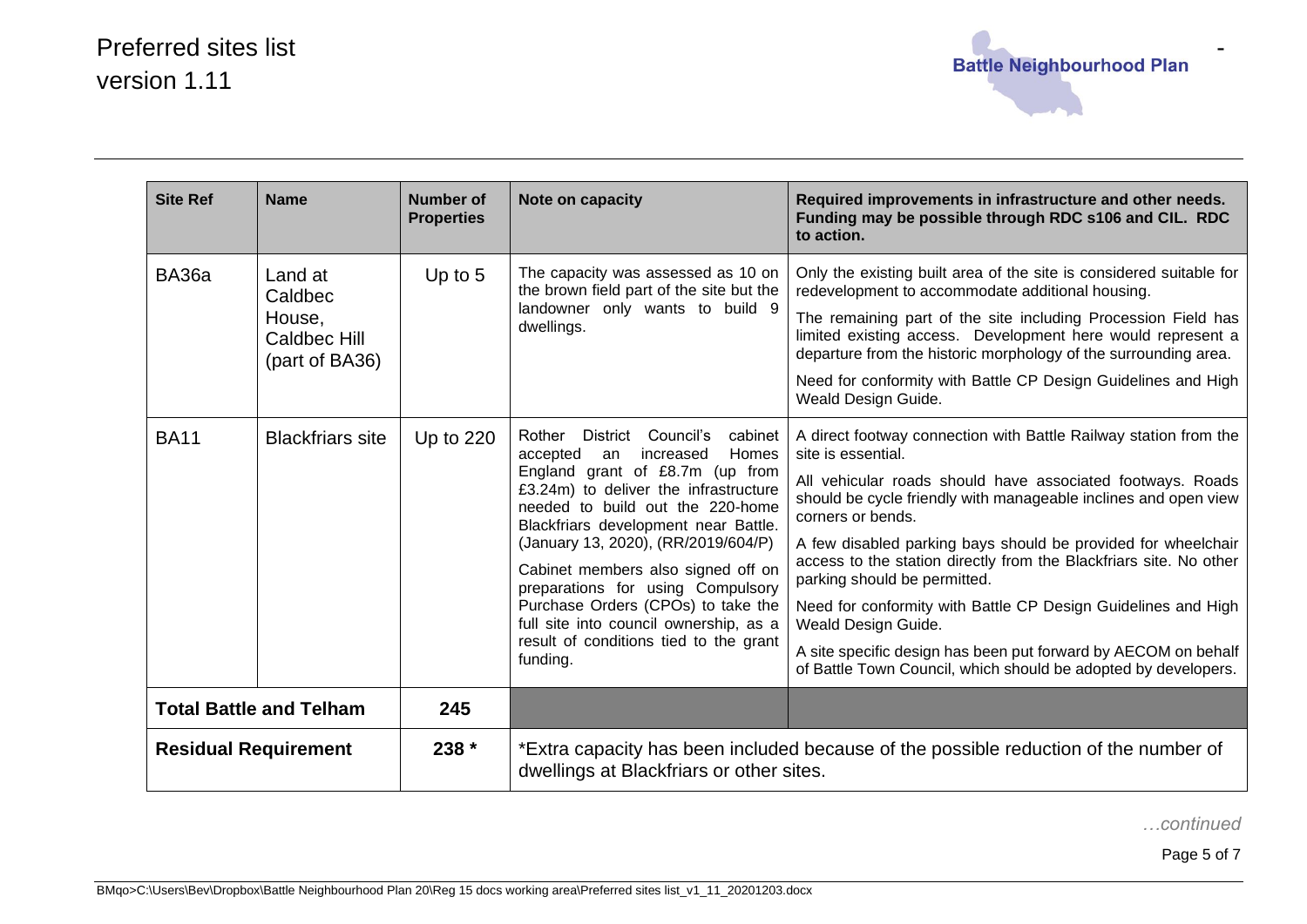

## **4. Annex: Sites Removed / demoted from preferred listing**

| <b>Site Ref</b>                  | <b>Name</b>                                                                                            | Number of<br><b>Dwellings</b> | Notes <sub>1</sub>                         | <b>Notes 2</b>                                                                                                                                                                                                                                                                                                                                 |
|----------------------------------|--------------------------------------------------------------------------------------------------------|-------------------------------|--------------------------------------------|------------------------------------------------------------------------------------------------------------------------------------------------------------------------------------------------------------------------------------------------------------------------------------------------------------------------------------------------|
| <b>BA03</b>                      | Sunnyrise                                                                                              | 14                            | Technical problems with access.            | Possible late inclusion if technical issues resolved. Originally<br>second Battle priority in preferred list for development.                                                                                                                                                                                                                  |
| <b>BA NS116 /</b><br><b>BA28</b> | Land north of<br>Loose Farm                                                                            | 0                             | Landowner does not support<br>development. |                                                                                                                                                                                                                                                                                                                                                |
| <b>BA NS103</b>                  | Land to the east<br>of Battle (west of<br>Great Wood)<br>Marley Lane                                   | $\overline{2}$                |                                            | This site had the lowest score of all the sites when<br>considered against local criteria. See "Final Site Scoring<br>Spreadsheet 2020" on the NP website. The two sites below<br>had higher scores but were removed after Regulation 14<br>public consultation. This site was then removed for<br>consideration for development under the NP. |
| <b>BA NS117</b>                  | Land east of and<br>adjacent to<br><b>Cherry Gardens</b><br>Allotments and<br>Mount Street car<br>park | 16                            |                                            | This site was removed after representations made during<br>Regulation 14 public consultation.                                                                                                                                                                                                                                                  |
| <b>BANS118</b>                   | Land to the<br>north-east of<br>Cedarwood Care<br>Home                                                 | 4                             |                                            | This site was removed after representations made during<br>Regulation 14 public consultation.                                                                                                                                                                                                                                                  |